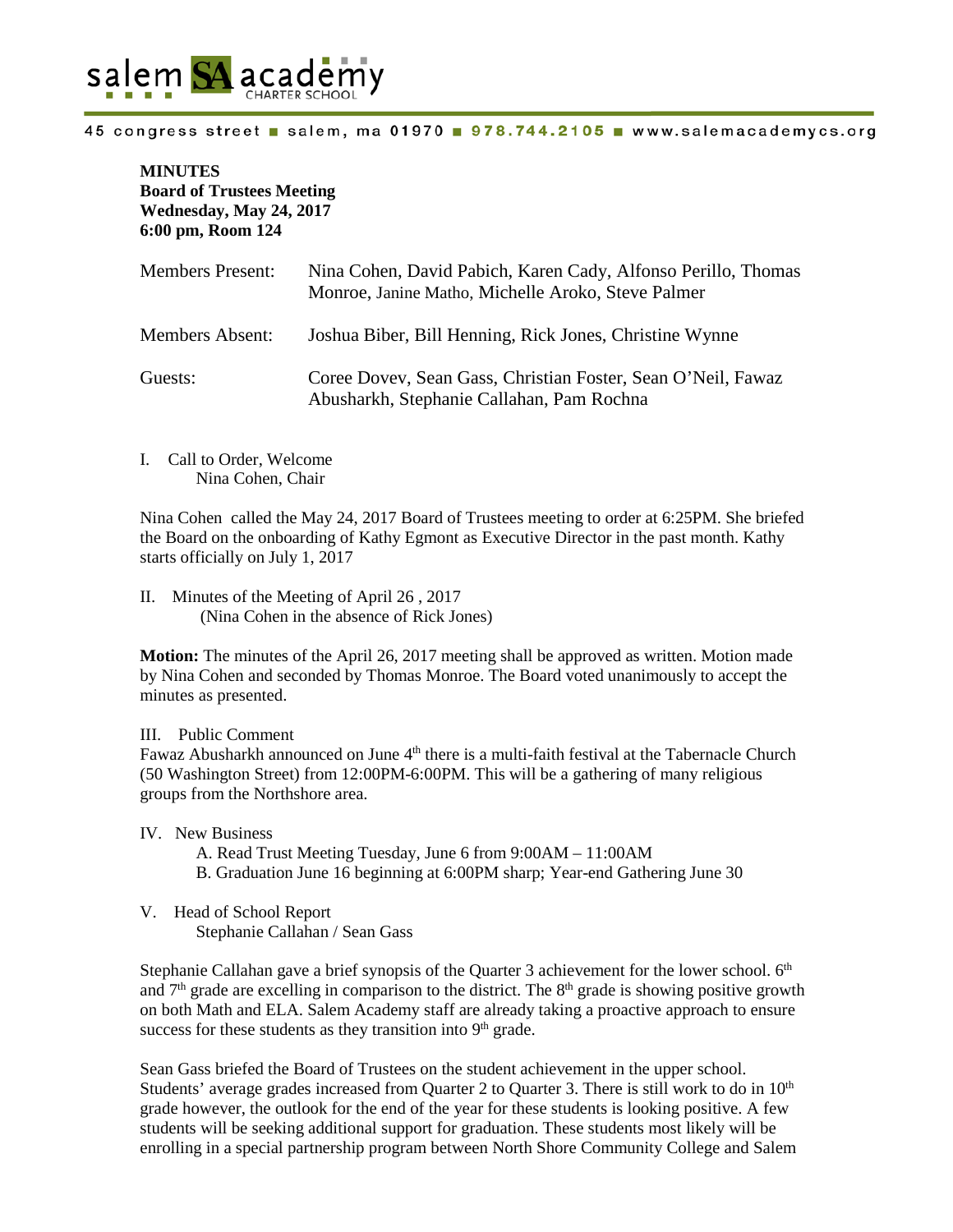

## 45 congress street salem, ma 01970 978.744.2105 www.salemacademycs.org

Academy. On or before May 1st, nearly all Salem Academy 12th grade students submitted their deposits and confirmed their college plans.

VI. Executive Director Report Sean O'Neil

Sean O'Neil outlined the Executive Director Report for the Board of Trustees. His outline included the following highlights:

- a. Around 50-51 students will be returning to  $9<sup>th</sup>$  grade from  $8<sup>th</sup>$  grade at Salem Academy. Salem Academy has set a goal for  $83$  students in the  $9<sup>th</sup>$  grade and is currently reaching out to potential students. Students who play football and hockey, who are moving out of state and students who have siblings in the other neighboring schools, affect attrition rates for Salem Academy.
- b. Kathy Egmont and Sean O'Neil are meeting frequently to ensure a smooth transition, and Kathy is making herself available to staff and others in order to become familiar with our school community and introduce herself to as many people as possible.
- c. Many people have participated in a team effort to design a school logo for the center of the gymnasium. David Pabich showed the Board the design from his cell phone.
- d. The Mass Public Charter School Association has reported that there are no negative bills are on the docket in the Senate's deliberations for the new state budget.

## VII. Finance Committee Report Thomas Monroe

Thomas Monroe summarized the Finance Committee Report. The budget will be voted on during the June 15<sup>th</sup>, 2017 meeting. The budget continues to look healthy for Salem Academy. Fundraising efforts were very successful this year but could not compare to the previous year when leadership gifts provided the nucleus of the capital fund raising effort for the new facilities.

VIII. Short Reports

A. SFC Report Pam Rochna

The teacher appreciation lunch was a huge success and occurred on 100% donations from family and friends of Salem Academy. The Family Picnic is being held on Thursday June 8<sup>th</sup>, 2017 at Winter Island starting at 4:30PM.

Additionally, Barnes and Noble summer book pre-orders are 20% off for students.

B. Education Committee Janine Matho

There was no update from the Education Committee this month.

C. Development Committee Christine Wynne

Nina Cohen provided the Development Committee report in Christine Wynne's absence. The report included a breakdown of the fundraising efforts for the year to date which include the Annual Fund, Reach the Beach, the Second Decade Fund, foundation support and other specific efforts.